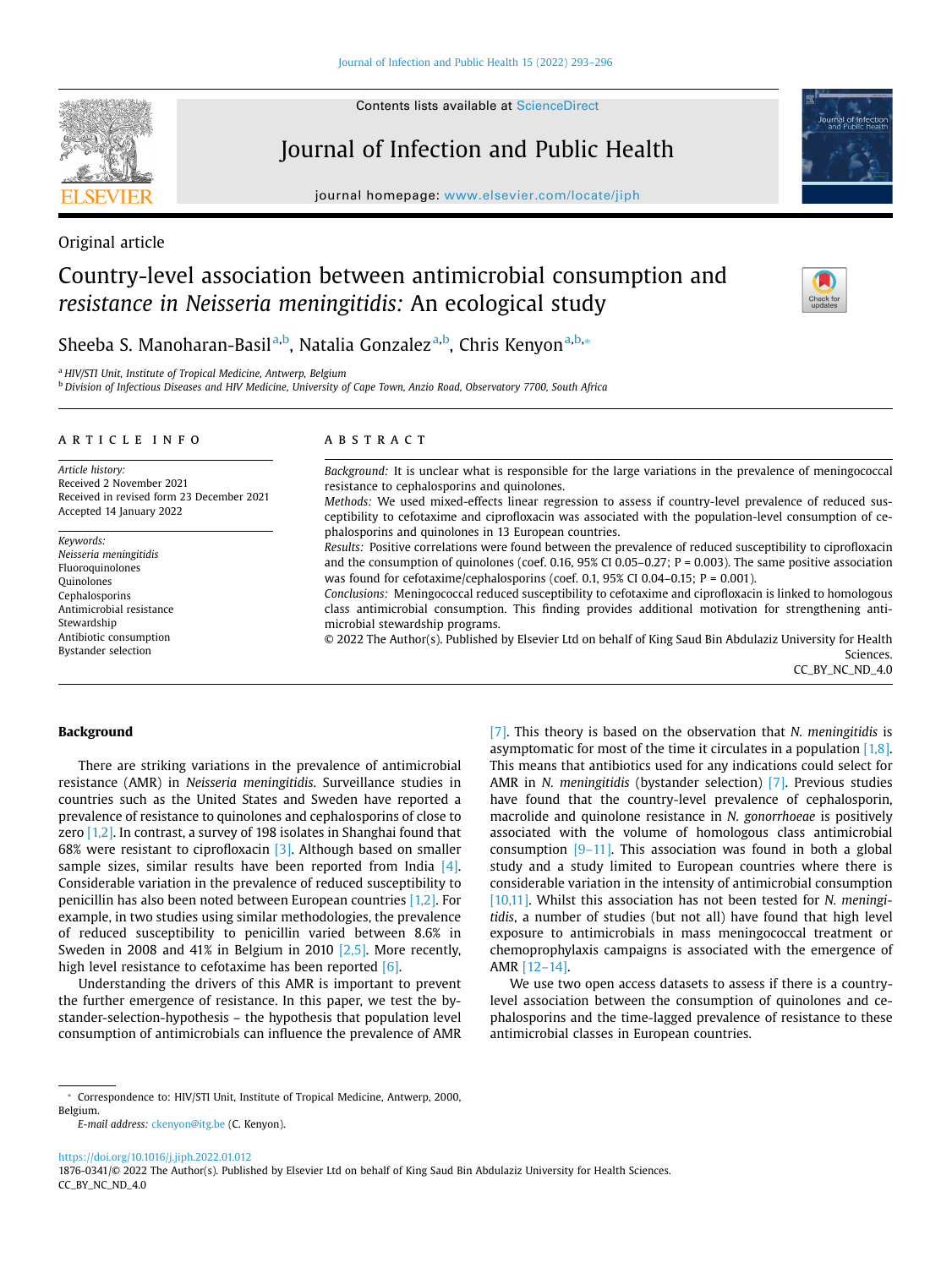#### <span id="page-1-0"></span>**Table 1**

Variation in antimicrobial consumption, decreased susceptibility and resistance to cephalosporins, quinolones in *N. meningitidis* in 13 European Countries. Values reported as country medians of all the years with available data.

|                | Antimicrobial consumption (DID) |            |     | Decreased susceptibility (%) |     |               | Antimicrobial resistance (%) |               |
|----------------|---------------------------------|------------|-----|------------------------------|-----|---------------|------------------------------|---------------|
|                | Cephalosporins                  | Quinolones | N   | Cefotaxime                   | N   | Ciprofloxacin | Cefotaxime                   | Ciprofloxacin |
| Belgium        | 2.19                            | 2.51       |     | 0                            | 10  | 33.3          | $\Omega$                     | $\Omega$      |
| Czech Republic | 1.365                           | 1.1        | 252 | 0                            | 13  | 21.4          | 0                            |               |
| France         | 2.92                            | 1.88       | 90  | 42.9                         | 104 | 19.5          |                              |               |
| Germany        | 1.59                            | 1.25       | 253 | 6.1                          | 288 | 0             |                              |               |
| Greece         | 7.4                             | 2.36       | 67  | 35.7                         | 67  | 53.8          |                              |               |
| Ireland        | 1.64                            | 0.855      | 101 | 16.7                         | 110 | 2.5           |                              |               |
| Italy          | 2.77                            | 3.24       |     | 0                            | 49  | $\Omega$      | $\Omega$                     |               |
| Malta          | 4.9                             | 2.01       |     |                              | 94  | 27.5          |                              |               |
| Poland         | 2.3                             | 1.18       | 905 | 19.2                         | 951 | 2.2           |                              |               |
| Portugal       | 1.99                            | 2.98       | 9   | 100                          | 121 | 42.9          |                              |               |
| Slovenia       | 0.52                            | 1.11       | 265 | 0                            | 265 | $\mathbf{0}$  |                              |               |
| Spain          | 1.81                            | 2.29       | 46  | $\Omega$                     | 53  | 16.7          | $\Omega$                     |               |
| Sweden         | 0.34                            | 0.92       | 39  | 0                            | 156 | 0             | 0                            |               |

Notes: DID - number of defined daily doses per 1000 inhabitants; Decreased susceptibility and antimicrobial resistance are reported as percentages. The thresholds used to define antimicrobial resistance and reduced susceptibility are provided in the methods section. N – the number of isolates with antimicrobial susceptibility data available per country for cefotaxime or ciprofloxacin

#### **Methods**

*Data* 

# *Antimicrobial consumption data*

National population-level antimicrobial drug consumption data were obtained from the European Surveillance of Antimicrobial Consumption Network (ESAC-Net) [\[15,16\]](#page-3-9). ESAC-Net provides open access to the data it collects on antimicrobial use in ambulatory care and hospital care in 30 European countries [\[15,16\].](#page-3-9) ESAC-Net reports antimicrobial consumption as the number of defined daily doses (DDD) per 1000 inhabitants (DID) following the World Health Organization (WHO) guidelines [\[16–18\].](#page-3-10) One DDD is defined as the average maintenance dose per day for a drug used in its main indication for adults [\[17\]](#page-3-11). Data provided by ESAC have been shown to be accurate and to correlate closely with those produced by other methodologies [\[16\].](#page-3-10) In our study, we used the total country-specific antimicrobial drug use in ambulatory care broken down into the following major antimicrobial classes: J01MA/quinolones and J01D/other β-lactam antimicrobial agents (cephalosporins, monobactams and carbapenems; we refer to this class as cephalosporins). We focused on quinolones and cephalosporins because of their importance in the current meningococcal treatment and chemoprophylaxis regimens [\[19\].](#page-3-12) Data were available from 1997 to 2018. All consumption figures are reported as DID.

#### *Antimicrobial Resistance Data*

The AMR data was calculated from the PubMLST dataset (STable 2). PubMLST is a collection of open-access, curated databases that integrate sequence data with metadata such as antimicrobial susceptibility data for over 100 bacterial species [\[20\].](#page-3-13) The dataset contains 64,458 isolates of *N. meningitidis* from both symptomatic and asymptomatic infections. Antimicrobial susceptibility data is, however, only available for only a fraction of these. We used data for ciprofloxacin (n = 3237), the only quinolone with susceptibility data was ciprofloxacin, and cefotaxime ( $n = 2551$ ), the extended spectrum cephalosporin with the most data available.

We used this data to calculate the prevalence of resistance to cefotaxime and ciprofloxacin per country and year. For each antimicrobial, we calculated the percent of isolates that were resistant per country per year.

EUCAST (v11.0) uses the following minimum inhibitory concentration (MIC) breakpoints to define meningococcal antimicrobial resistance: cefotaxime: > 0.125 mg/L, ciprofloxacin: > 0.03 mg/L ([https://www.eucast.org/clinical\\_breakpoints/\)](https://www.eucast.org/clinical_breakpoints/).

Only a limited number of isolates in Europe are resistant according to these breakpoints ([Table 1](#page-1-0)). To be able to detect more subtle effects of antimicrobial consumption on AMR, we used lower breakpoints to define decreased susceptibility: cefotaxime: > 0.008 mg/L, ciprofloxacin:  $> 0.008$  mg/L  $[21]$ . We used these breakpoints to calculate the proportion of isolates from each country and year with decreased susceptibility to cefotaxime and ciprofloxacin. Datapoints with only data from a single isolate were dropped from the analysis.

As a sensitivity analysis, we repeated the analyses using the geometric mean MIC per country and year for cefotaxime and ciprofloxacin as outcome variables.

#### *Analyses*

*Associations between decreased susceptibility in N. meningitidis and antimicrobial consumption* 

For each antibiotic class, mixed effects linear regression was used to assess the association between the decreased susceptibility in *N. meningitidis* and antimicrobial consumption.

The following mixed effects linear model was used:

(*N·meningitidis*\_resistance-to-X in year Y and country C) ~ (*Consumption of* X in year Y-1 and country C) + (random intercept for country C) + intercept + error

We did not control for genogroup, sample type or asymptomatic versus symptomatic infection as multivariable mixed effects linear regression with country as a random intercept revealed that these factors were not significantly associated with ciprofloxacin or cefotaxime MICs (STable 2).

The statistical analyses were performed in Stata 16.0. A P-value of < 0.05 was regarded as significant.

#### **Results**

Antimicrobial consumption data was available from 30 countries, but antimicrobial susceptibility data was only available for 13 of these countries [\(Table 2\)](#page-2-0). There were large variations in the median consumption of cephalosporins and quinolones between these 13 countries (cephalosporins - median 2.0 [IQR1.6 - 2.8; range 0.34 – 7.4], quinolones - median 1.9 [IQR 1.1 – 2.4; range 0.9 – 3.2]; [Table 2](#page-2-0); SFig. 1). Appreciable differences in the prevalence of reduced susceptibility to cefotaxime and ciprofloxacin were also evident (cefotaxime – median 11% [IQR 0–36%]; ciprofloxacin – median 17% [IQR 0–28%].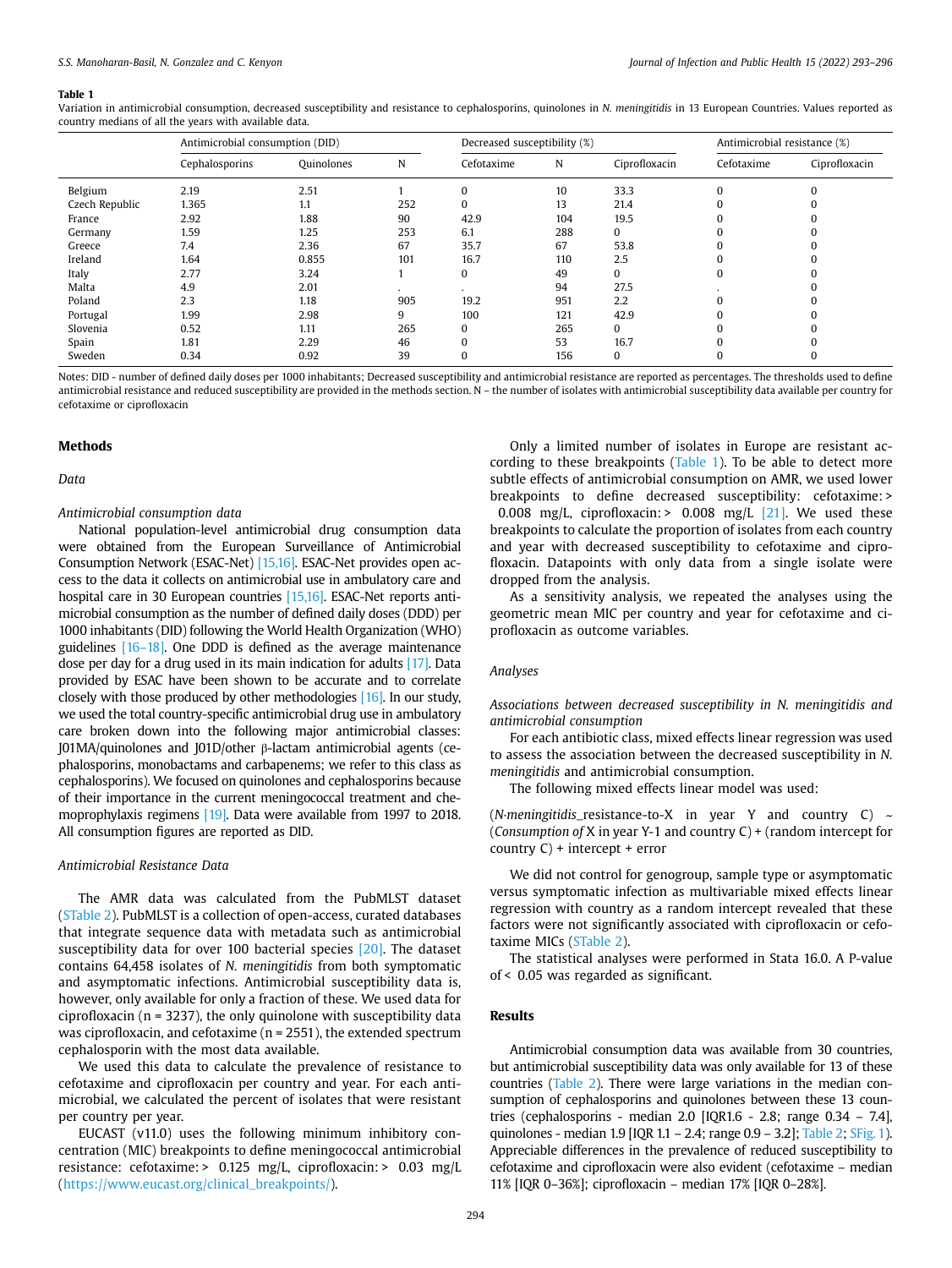#### <span id="page-2-0"></span>**Table 2**

Mixed-Effects Linear Regression Analyses of the relationship between the consumption of cephalosporins/quinolones and reduced susceptibility to cefotaxime/ ciprofloxacin in *N. meningitidis* in in 13 European countries.

|                             | Reduced susceptibility                           |                | Geometric mean                                      |                |  |
|-----------------------------|--------------------------------------------------|----------------|-----------------------------------------------------|----------------|--|
|                             | Coeff. (95% CI)                                  | P-value        | Coeff. (95% CI)                                     | P-value        |  |
| Cefotaxime<br>Ciprofloxacin | $0.096(0.039 - 0.153)$<br>$0.162(0.054 - 0.269)$ | 0.001<br>0.003 | $0.002(0.001 - 0.004)$<br>$0.002$ (-0.003 to 0.008) | 0.002<br>0.348 |  |

# *Correlation between reduced antimicrobial susceptibility and consumption*

Mixed-effects linear regression analyses, with a random intercept for the country, revealed positive correlations between the prevalence of reduced susceptibility to ciprofloxacin and the consumption of quinolones (coef. 0.16, 95% CI 0.05–0.27; P = 0.003). The same positive association was found for cefotaxime/cephalosporins (coef. 0.1, 95% CI 0.04–0.15; P = 0.001; [Table 2](#page-2-0)).

#### *Sensitivity analysis*

A positive association was found between antimicrobial consumption and geometric mean MIC and the consumption of cephalosporins (coef. 0.002, 95% CI 0.0008–0.0037; P = 0.002) but not quinolones ([Table 2\)](#page-2-0).

# **Discussion**

We found that for both cephalosporins and quinolones, the prevalence of reduced susceptibility in *N. meningitidis* was positively associated with the population level consumption of these antimicrobials. These results add *N. meningitidis* to a long list of bacterial species where population level consumption of antimicrobials has been linked to AMR. As such, they provide further motivation for high consumption populations to improve antimicrobial stewardship to prevent the further emergence and spread of antimicrobial resistance.

There are two main, non-exclusive pathways through which population-level antimicrobial consumption could select for reduced susceptibility in *N. meningitidis*. In the direct pathway, asymptomatic *N. meningitidis* colonization would come under direct selection pressure for AMR when antimicrobial consumption in a particular population exceeded a certain threshold. In the indirect pathway, intense antimicrobial consumption would select for AMR commensal *Neisseria* species, which could in turn pass the resistance conferring DNA to *N. meningitidis* via transformation [\[22\].](#page-3-15) A phylogenetic analysis from a large collection of isolates in Shanghai established that transformation from commensal *Neisseria* spp. was responsible for the majority of quinolone resistance in *N. meningitidis* [\[3\]](#page-3-1). Transformation of sections of *penA* from commensal *Neisseria* spp. has likewise played an important role in the genesis of meningococcal resistance to cephalosporins [\[21,23,24\]](#page-3-14). It is plausible that both pathways could operate in high consumption populations.

There are a number of important limitations to this analysis. The pubMLST data are not based on representative samples of each country included. Furthermore, the antimicrobial susceptibility of isolates was not assessed by a uniform method or performed in the same laboratory. The number of isolates with available MIC data was low for a number of the countries. These factors would be expected to operate as misclassification biases which typically result in a bias towards the null hypothesis [\[25\]](#page-3-16). This would be expected to reduce the statistical strength of any association found. The prevalence of different genogroups is known to vary between countries and certain studies have found that the proportion of isolates with AMR varies between different genogroups [\[1,26\]](#page-3-0). We did not control for

national differences in the prevalence of genogroups as we found that genogroup was not associated with ciprofloxacin or cefotaxime MIC (STable 1). Our measure of antimicrobial consumption was based on ESAC data whose consumption estimates are very similar to those produced by different methodologies [\[27,28\].](#page-3-17) Our analysis was limited to European countries. Finally, we did not assess the effect of antimicrobial consumption on the prevalence of AMR but only on reduced susceptibility to cefotaxime and ciprofloxacin.

These limitations notwithstanding, our findings provide guidance for populations with a high prevalence of meningococcal antimicrobial resistance. Populations such as those of Shanghai, where the prevalence of ciprofloxacin resistance has reached 66% may benefit from strengthening antimicrobial stewardship campaigns in the general populations  $[3]$ . Future studies could evaluate if there are population-level thresholds for inducing AMR and, if so if consumption in a particular age or other demographic groups plays a disproportionately large effect on AMR [\[29\]](#page-3-18).

# **Funding**

No specific funding was received for this work.

# **CRediT authorship contribution statement**

CK, NG & SMB conceptualized the study. CK, NG & SMB were responsible for the acquisition, analysis and interpretation of data. All authors read and approved the final draft.

# **Consent for publication**

Not applicable.

#### **Data availability**

The data we used is publicly available from: https://pubmlst.org/ .https://www.ecdc.europa.eu/en/antimicrobial-consumption/surveillance-and-disease-data/database.

### **Acknowledgments**

We would like to thank the European Surveillance of Antimicrobial Consumption-Network and PubMLST for the data provided.

#### **Competing interests**

None to declare. All the authors declare that they have no conflicts of interest.

#### **Appendix A. Supporting information**

Supplementary data associated with this article can be found in the online version at [doi:10.1016/j.jiph.2022.01.012](https://doi.org/10.1016/j.jiph.2022.01.012).